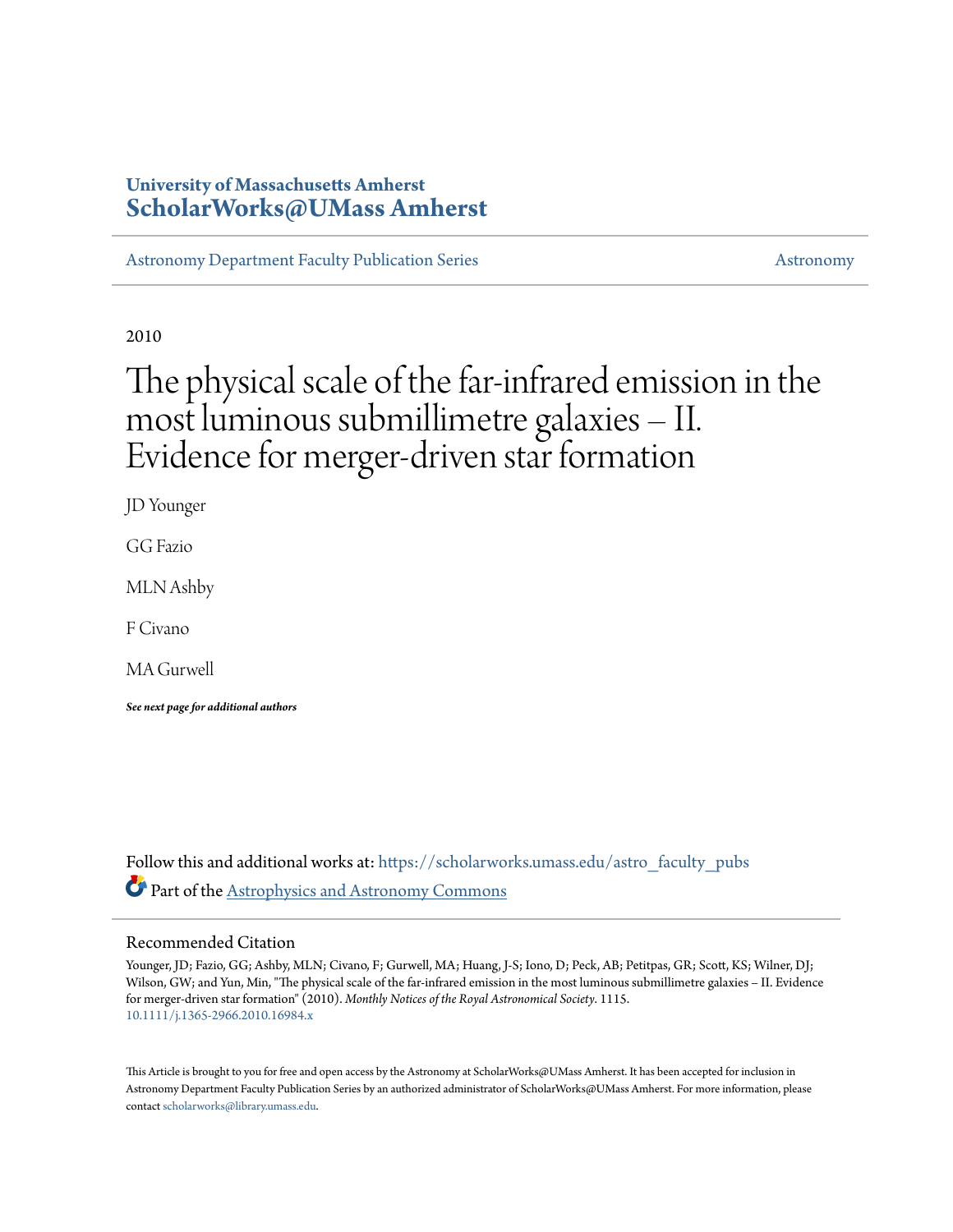# **Authors**

JD Younger, GG Fazio, MLN Ashby, F Civano, MA Gurwell, J-S Huang, D Iono, AB Peck, GR Petitpas, KS Scott, DJ Wilner, GW Wilson, and Min Yun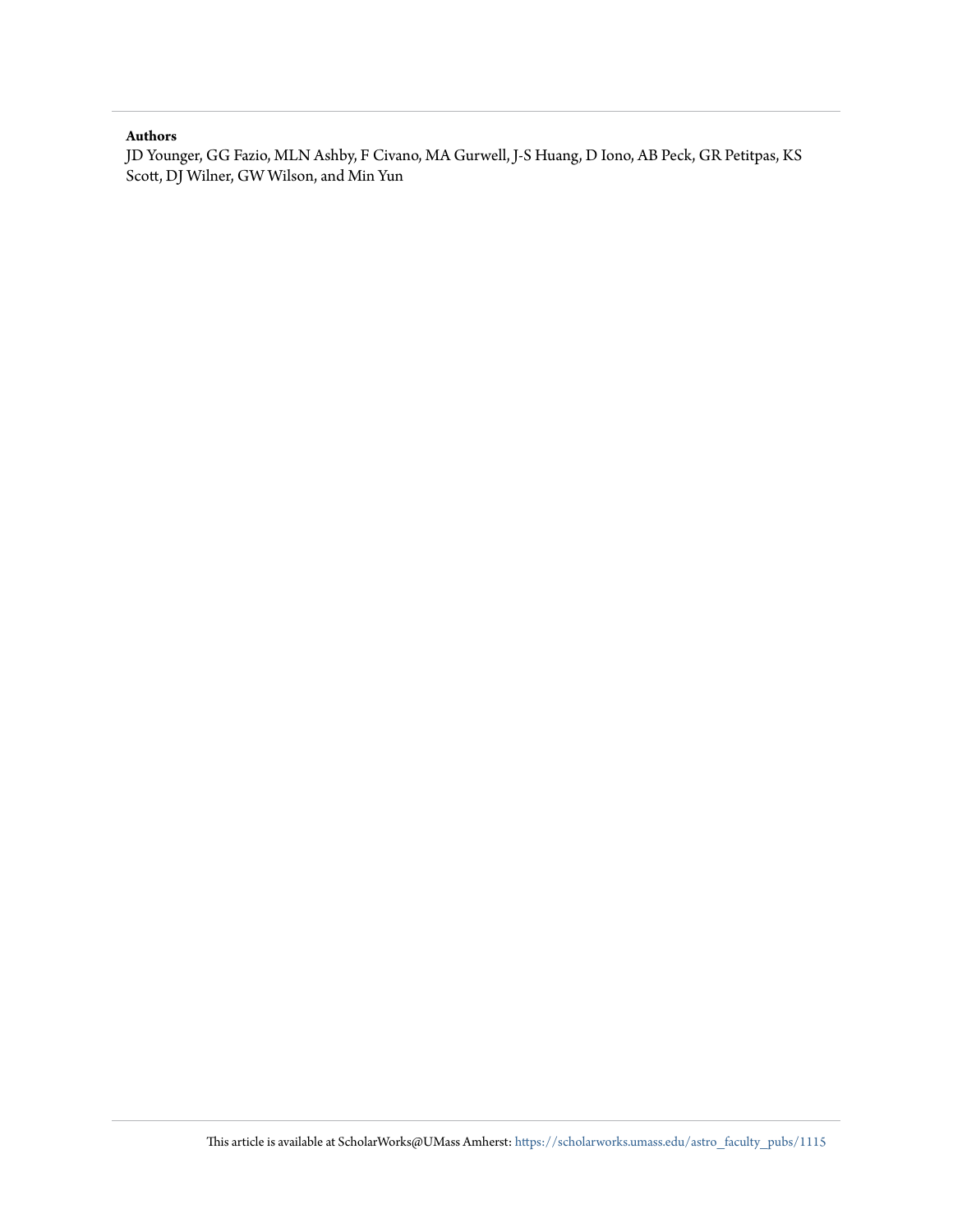# **The physical scale of the far-infrared emission in the most luminous submillimetre galaxies II: evidence for merger-driven star formation**

Joshua D. Younger<sup>1,2</sup>, Giovanni G. Fazio<sup>3</sup>, Matthew L. N. Ashby<sup>3</sup>, Francesca Civano<sup>3</sup>, Martin Elvis<sup>3</sup>, Mark A. Gurwell<sup>3</sup>, Jia–Sheng Huang<sup>3</sup>, Daisuke Iono<sup>4</sup>, Alison B. Peck<sup>5</sup>, Glen R. Petitpas<sup>3</sup>, Kimberly S. Scott<sup>6</sup>, David J. Wilner<sup>3</sup>, Grant. W. Wilson<sup>6</sup>, & Min S. Yun<sup>6</sup> <sup>1</sup> *Hubble Fellow*

<sup>4</sup> *Nobeyama Radio Observatory, Minamimaki, Minamisaku, Nagano 384-1805, Japan*

24 March 2010

### **ABSTRACT**

We present high-resolution 345 GHz interferometric observations of two extreme luminous ( $\hat{L_{IR}} \gtrsim 10^{13}$  L<sub>☉</sub>), submillimetre-selected galaxies (SMGs) in the COSMOS field with the Submillimeter Array (SMA). Both targets were previously detected as unresolved pointsources by the SMA in its compact configuration, also at 345 GHz. These new data, which provide a factor of <sup>&</sup>gt;<sup>∼</sup> 3 improvement in resolution, allow us to measure the physical scale of the far-infrared in the submillimetre directly. The visibility functions of both targets show significant evidence for structure on  $\sim 0.5 - 1$  arcsec scales, which at  $z \ge 1.5$  translates into a physical scale of  $\sim 5 - 8$  kpc. Our results are consistent with the angular and physical scales of two comparably luminous objects with high-resolution SMA followup, as well as radio continuum and CO sizes. These relatively compact sizes ( $\leq 5 - 10$  kpc) argue strongly for merger-driven starbursts, rather than extended gas-rich disks, as the preferred channel for forming SMGs. For the most luminous objects, the derived sizes may also have important physical consequences; under a series of simplifying assumptions, we find that these two objects in particular are forming stars close to or at the Eddington limit for a starburst.

**Key words:** galaxies: high-redshift – galaxies: interactions – galaxies: starburst – infrared: galaxies – submillimetre – instrumentation: interferometers

# arXiv:1003.4264v1 [astro-ph.CO] 22 Mar 2010 [arXiv:1003.4264v1 \[astro-ph.CO\] 22 Mar 2010](http://arxiv.org/abs/1003.4264v1)

### **1 INTRODUCTION**

In recent years, it has become increasingly clear that the most infrared(IR)-luminous galaxies pay an important role in the star formation history of the Universe. Though they provide only a trivial contribution in the local Universe, both theory [\(Hopkins et al. 2010b](#page-9-0); [Hopkins & Hernquist 2010\)](#page-9-1) and observations [\(Le Floc'h et al. 2005](#page-9-2); Pérez-González et al. 2005; [Magnelli et al. 2009;](#page-9-4) [Goto et al. 2010\)](#page-9-5) have shown that by  $z \ge 1$ the total IR luminosity density is dominated by luminous  $(10^{11}$  <  $L_{IR}/L_{\odot} < 10^{12}$ ; LIRGs), and at higher redshifts by ultralumious systems ( $L_{IR} > 10^{12} L_{\odot}$  ULIRGs). Thus detailed study of these populations, and the processes driving their tremendous radiative output is critical to a thorough understanding of galaxy formation more generally.

Submillimetre-selected galaxies (SMGs), discovered in the first deep cosmological surveys at  $850 \mu m$  [\(Smail et al. 1997;](#page-10-0)

[Hughes et al. 1998](#page-9-6); [Barger et al. 1998\)](#page-8-0) by the Submillimetre Common User Bolometer Array (SCUBA: [Holland et al. 1999\)](#page-9-7), represent some of the most extreme objects in the high-redshift Universe (for a review, see [Blain et al. 2002\)](#page-8-1). Owing to a strong negative  $k$ correction, the selection function at  $\approx 800 - 1000 \mu m$  is flat from  $z \sim 1 - 10$ , and therefore provdes an unbiased view of star formation out to very high redshift [\(Blain & Longair 1993](#page-8-2)). Though their bolometric energy output rivals that of luminous quasars, SMGs are several orders of magnitude more numerous at comparable redshifts ( $z \sim 2.5$ ; [Chapman et al. 2005](#page-9-8)). At the same time, these two extreme populations are thought to be connected via an evolutionary sequence [\(Hopkins et al. 2010b](#page-9-0); [Narayanan et al.](#page-9-9) [2010](#page-9-9), [2009a](#page-9-10)[,b](#page-9-11)) driving the formation of the most massive galaxies [\(Scott et al. 2002;](#page-10-1) [Blain et al. 2004;](#page-8-3) [Swinbank et al. 2006,](#page-10-2) [2008;](#page-10-3) [Viero et al. 2009](#page-10-4)). Thus, in the context of a merger-driven cosmic cycle (e.g., [Sanders et al. 1988;](#page-10-5) [Hopkins et al. 2006,](#page-9-12) [2008b](#page-9-13)[,a](#page-9-14)), SMGs represent the transition objects between star formation and

<sup>2</sup> *School of Natural Sciences, Institute for Advanced Study, Einstein Drive, Princeton, NJ 08540, USA*

<sup>3</sup> *Harvard-Smithsonian Center for Astrophysics, 60 Garden Street, Cambridge, MA 02138, USA*

<sup>5</sup> *Joint ALMA Office, El Golf 40, Las Condes, Santiago 7550108, Chile*

<sup>6</sup> *Astronomy Department, University of Massachusetts, Amherst, MA 01003*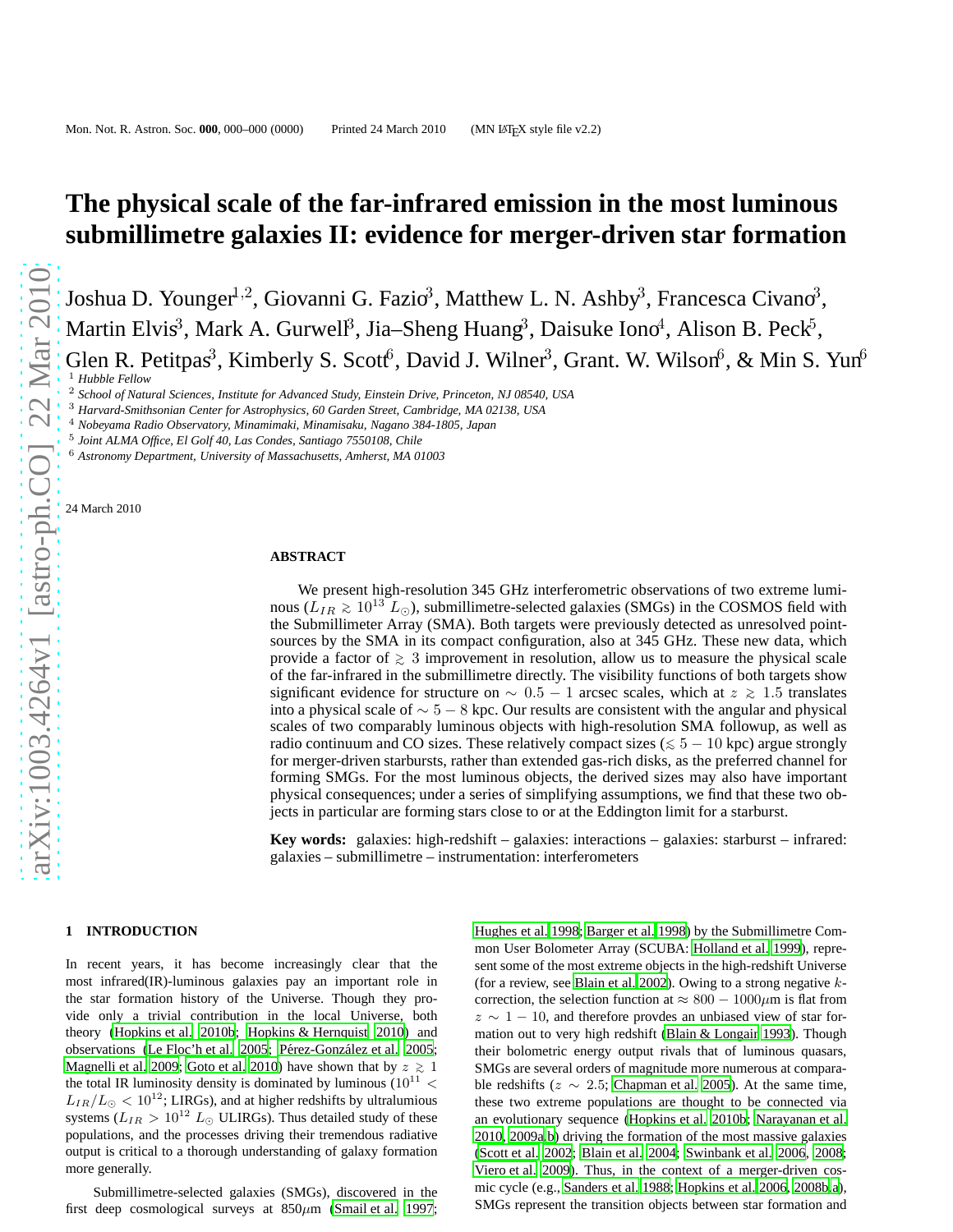# 2 *Younger et al.*

AGN-dominated systems, and as such a compelling laboratory for testing models of galaxy formation and evolution in the most extreme environments.

While their bolometric luminosity is thought to be primarily powered by star formation [\(Alexander et al. 2005b](#page-8-4)[,a,](#page-8-5) [2008;](#page-8-6) [Valiante et al. 2007](#page-10-6); Menéndez-Delmestre et al. 2007, [2009;](#page-9-16) [Pope et al. 2008;](#page-9-17) [Momjian et al. 2010](#page-9-18); [Serjeant et al. 2010\)](#page-10-7), SMGs could in principle represent one of two very different channels: a steady-state mode wherein large and extended (e.g., [Kaviani et al.](#page-9-19) [2003;](#page-9-19) [Efstathiou & Rowan-Robinson 2003\)](#page-9-20) reservoirs of gas in disk galaxies fueled largely by cosmological gas accretion (e.g., Kereš et al. 2005, [2009b](#page-9-22), a; Davé et al.  $2009$ <sup>[1](#page-3-0)</sup> yields a very high steady-state star formation rate, or interaction-driven events wherein close passages and/or mergers induce strong bars that centrally concentrate the gas supply [\(Barnes & Hernquist 1996;](#page-8-7) [Hopkins et al. 2009](#page-9-25)), leading to a brief and intense burst of nuclear star formation (see also [Hernquist 1989](#page-9-26); [Barnes & Hernquist](#page-8-8) [1991;](#page-8-8) [Mihos & Hernquist 1994](#page-9-27), [1996;](#page-9-28) [Cox et al. 2008](#page-9-29); [Di Matteo et al.](#page-9-30) [2008\)](#page-9-30). These two modes can be distinguished by the size of the star-forming region, with steady-state disks extending over tens of parsecs  $(R \approx 28(S_\nu/10\,\text{mJy})^{1/2}$  kpc at  $z = 2$ : [Kaviani et al.](#page-9-19) [2003](#page-9-19)) versus interaction-driven bursts which are much more concentrated. There is no *a-priori* reason to favor either scenario, and indeed both very gas-rich disks (e.g., [Erb et al. 2006](#page-9-31); [Daddi](#page-9-32) et al. [2009c](#page-9-32); [Tacconi et al. 2010](#page-10-8)) and merger-driven, IR-luminous starbursts (e.g., [Tacconi et al. 2008](#page-10-9); [Walter et al. 2009](#page-10-10)) have been observed in the high-redshift Universe.

To date, observational estimates of the physical scale of star forming regions in SMGs prefer the interaction-driven scenario. However, the majority of detections are in the radio, where by leveraging the remarkably tight far-IR radio correlation – in which the total rest-frame 20cm luminosity provides a proxy for the total star formation rate among star-forming systems in the local Unvierse [\(Condon 1992;](#page-9-33) [Yun et al. 2001;](#page-10-11) [Thompson et al. 2006;](#page-10-12) [Lacki et al. 2009;](#page-9-34) [Lacki & Thompson 2009](#page-9-35)) – [Chapman et al.](#page-9-36) [\(2004](#page-9-36)), [Biggs & Ivison \(2008\)](#page-8-9), and [Momjian et al.](#page-9-18) [\(2010](#page-9-18)) inferred typical physical sizes of 5-10 kpc for SMGs. At the same time, CO imaging [\(Neri et al. 2003](#page-9-37); [Greve et al. 2005;](#page-9-38) [Tacconi et al. 2006](#page-10-13), [2008](#page-10-9); [Daddi et al. 2009b](#page-9-39)[,a](#page-9-40); [Bothwell et al. 2010](#page-8-10)) tends to yield comparable sizes. However, each of these techniques has its shortcomings: the spatially resolved far-IR/radio correlation is still not well understood (see e.g., [Hippelein et al. 2003](#page-9-41); [Murphy 2006;](#page-9-42) [Tabatabaei et al. 2007](#page-10-14)), and imaging redshifted CO emission in rotational lines with excitation requirements higher than the  $J =$  $1 \rightarrow 0$  transition may substantially underestimate the starburst scale [\(Narayanan et al. 2008](#page-9-43); [Ivison et al. 2009a\)](#page-9-44).

Therefore, it is preferable to measure the starburst scale in the far-IR directly. However, the beam sizes characteristic of single-dish instruments are often nearly an order of magnitude too large to probe the relevant spatial scales. And, owing to technical constraints, even interferometric imaging is typically too coarse. In fact, to date virtually all SMGs with interferometric followup are compact relative to the beam ( $\approx$  2-3 arcsec FWHM; [Dannerbauer et al. 2004](#page-9-45), [2008](#page-9-46); [Iono et al. 2006;](#page-9-47) [Wang et al. 2007;](#page-10-15) [Younger et al. 2007](#page-10-16), [2008a](#page-10-17), [2009b](#page-10-18); [Cowie et al. 2009](#page-9-48)). Recently, [Younger et al. \(2008b](#page-10-19)) imaged two of the brightest SMGs known



<span id="page-3-2"></span>**Figure 1.** The  $u - v$  coverage for our high resolution interferometric imaging of AzTEC4 and AzTEC8 for both the compact (COM: black), and extended (EXT: red) configuration. For further details, including weather conditions and on-source integration times, see Table [1.](#page-4-0)

with the Submillimetre Array (SMA: [Ho et al. 2004](#page-9-52)) in its most extended configurations – the highest resolution submillimetre imaging of high-redshift starbursts achieved to date – and found that their far-IR emission was extended on ∼few× kpc scales. Such extremely bright objects were particularly interesting because at these size scales and luminosities the implied energetics start to run up against physical limits on the star formation rate imposed by the dynamical time of the gas [\(Elmegreen 1999](#page-9-53)) or the effects of radiation pressure on the dust [\(Thompson et al. 2005](#page-10-20); [Murray et](#page-9-54) al. [2005](#page-9-54); [Murray 2009;](#page-9-55) [Hopkins et al. 2010a\)](#page-9-56).

In this work, we present similar observations of two other exceptionally bright, and therefore luminous objects in a 1.1mm blank-field survey of the COSMOS Field [\(Scott et al. 2008](#page-10-21)) performed with the AzTEC camera [\(Wilson et al. 2008\)](#page-10-22): AzTEC4 and AzTEC8. In both cases, high-resolution follow-up observations provide a measurement (rather than an upper limit) on the scale of the far-IR emission, and therefore the starburst itself. This paper is organized as follows: in  $\S 2$  $\S 2$  we summarize the observations and data reduction, in  $\S$  [3](#page-4-1) we present the results, in  $\S$  [4](#page-6-0) we discuss the implications, and in  $\S$  [5](#page-8-11) we conclude. Throughout this work, we assume the 7-year WMAP cosmological model [Komatsu et al.](#page-9-57) [\(2010](#page-9-57)), though any set of cosmological parameters within reason will not qualitatively change the interpretation of these results.

### <span id="page-3-1"></span>**2 OBSERVATIONS AND DATA REDUCTION**

The two targets – AzTEC4 and AzTEC8 – were selected from the SMA/AzTEC interferometric survey [\(Younger et al. 2007,](#page-10-16) [2009b](#page-10-18)) of bright sources in the AzTEC 1.1mm (270 GHz) survey of the COSMOS field [\(Scott et al. 2008\)](#page-10-21). They were first identified in the AzTEC map with deboosted flux densities of  $5.2^{+1.3}_{-1.4}$  and  $5.5^{+1.3}_{-1.3}$ mJy, and were later detected by the SMA in its compact (COM) configuration at 870 $\mu$ m (345 GHz) with flux densities of 14.4 $\pm$ 1.9 and  $19.7 \pm 1.8$  mJy (assuming a point-source model). We then targeted both sources with the SMA in its extended (EXT) configuration with a goal of measuring the source size. The observing conditions for and an overview of all available data for the two tar-gets are summarized in Table [1,](#page-4-0) and the  $u - v$  coverage presented in Figure [1.](#page-3-2)

A detailed description of the calibration strategy for the COM configuration tracks are provided in [Younger et al.](#page-10-16) [\(2007](#page-10-16)) and

<span id="page-3-0"></span><sup>&</sup>lt;sup>1</sup> Here disk refers to a stable, gas-rich disk rather than one that is clumpunstable and highly turbulent [\(Elmegreen et al. 2008](#page-9-49); [Dekel](#page-9-50) et al. [2009](#page-9-50); [Ceverino et al. 2010](#page-9-51)). This scenario is discussed in § [4.4](#page-7-0) in the context of a potentially mult-component far-IR morphology.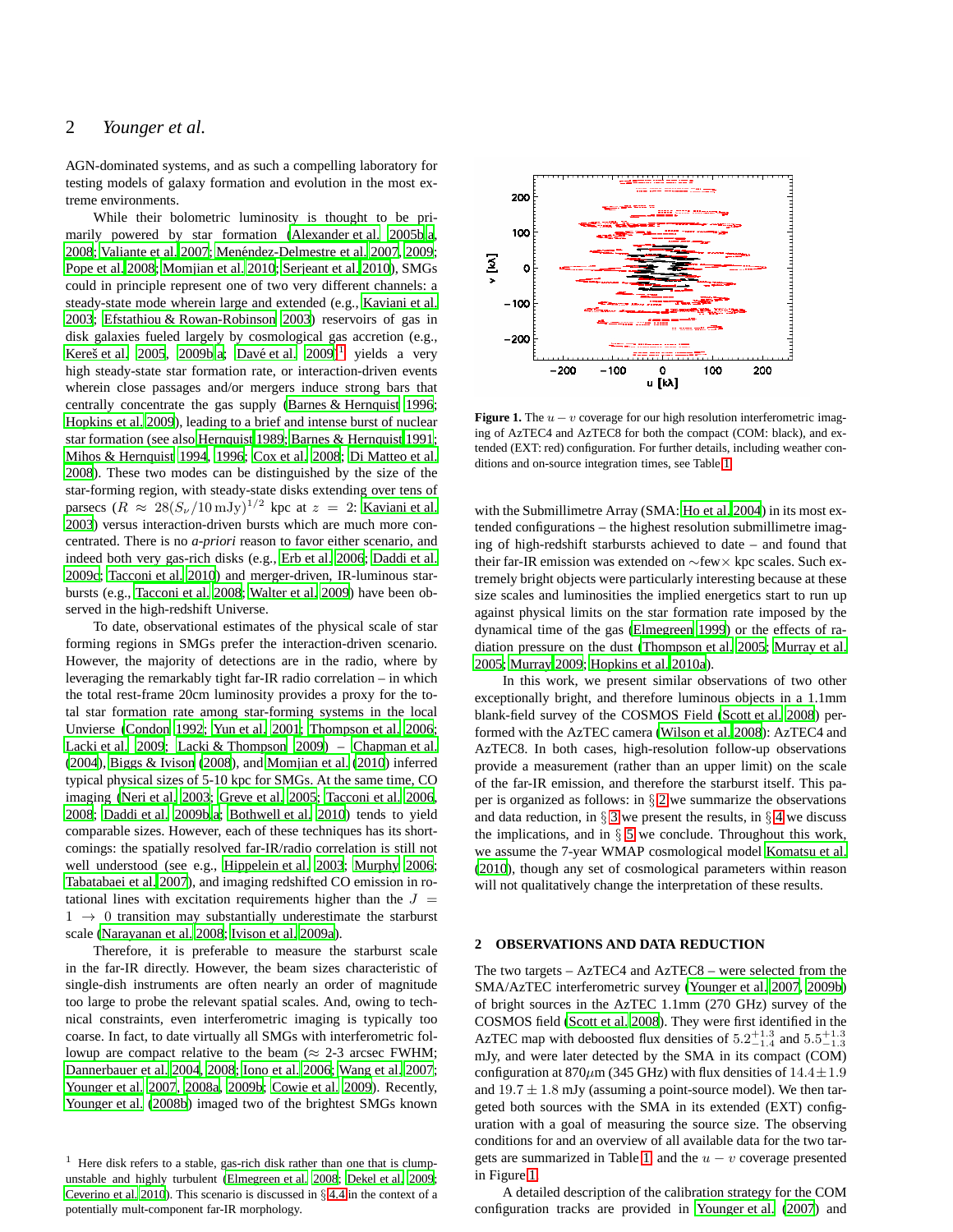**Table 1.** Track Details

<span id="page-4-0"></span>

| Target             | Configuration <sup><math>a</math></sup> | $u - v$ Coverage<br>[k $\lambda$ ] | Beam Size<br>[arcsec] | Date<br>[dd.mm.yy] | $<$ $\tau_{225\text{GHz}}$ $>$ | Obs. Time $^b$<br>[hrs] | Reference <sup>c</sup> |
|--------------------|-----------------------------------------|------------------------------------|-----------------------|--------------------|--------------------------------|-------------------------|------------------------|
| AzTEC <sub>4</sub> | <b>COM</b>                              | $20 - 75$                          | $2.71 \times 2.12$    | 21.01.07           | 0.06                           | 5.9                     | Y07                    |
|                    | <b>EXT</b>                              | $50-250$                           | $0.86 \times 0.77$    | 23.02.09           | 0.05                           | 3.9                     | This work              |
| AzTEC <sub>8</sub> | COM                                     | $20 - 75$                          | $2.69 \times 2.19$    | 17.12.07           | 0.05                           | 6.2                     | Y09                    |
|                    | <b>EXT</b>                              | 50-250                             | $0.86 \times 0.55$    | 16.02.09.22.02.09  | 0.1.0.06                       | 3.7,3.8                 | This work              |

 $^a$  For details on SMA configurations, see <http://sma1.sma.hawaii.edu/status.html>.  $^b$  Total on–source integration time in that configuration.  $^c$ Y07: [Younger et al.](#page-10-16) [\(2007](#page-10-16)); Y09: [Younger et al. \(2009b](#page-10-18))



<span id="page-4-3"></span>**Figure 2.** Postage stamps for AzTEC4 (top) and AzTEC8 (bottom) including (left to right):  $870 \mu m$  SMA (natural weighting), Subaru B-band, HST/ACS i-band, CFHT Ks-band, and VLA 20cm imaging. For both sources, we only include SMA data from the EXT tracks. The red contours indicate  $3, 5, 7, \ldots \times$ the r.m.s. noise level, the grey hashed ellipse the beam size, and the grey dashed line 1 arcsec for scale.

[Younger et al.](#page-10-18) [\(2009b\)](#page-10-18) for AzTEC4 and AzTEC8 respectively. For the EXT tracks presented in this work, the receiver was tuned to 340 GHz in the LSB, and averaged with the USB for an effective bandwidth of 4 GHz centred at 345 GHz. Passband calibration was performed using 3C84 [\(Bennett 1962](#page-8-12)), and primary flux calibration was done using either Ceres (on 16 and 23 Feb 2009) or Titan (on 22 Feb 2009). The target was observed on a 10 minute cycle with two primary gain calibrators:  $1058+015 \sim 2$  Jy; 15 degrees away) and 0854+201 ( $\sim$  6 Jy; 24 degrees away). Because Ceres is known to be variable at the  $\sim 20 - 30\%$  level due to rotation [\(Altenhoff et al. 1994;](#page-8-13) [Redman et al. 1998](#page-9-58); [Barrera-Pineda et al.](#page-8-14) [2005\)](#page-8-14), we confirm this flux scale by checking that the flux density for 0854+201 derived using Ceres as the primary flux calibrator  $(6.0 \pm 0.3$  and  $5.7 \pm 0.3$  Jy) were consistent with those using Titan  $(5.7 \pm 0.3 \text{ Jy}).$ 

In addition to the two primary targets, we observed a nearby test quasar – J1008+063 ( $\sim$  0.2 Jy) which was 5 degrees away from the targets – once every 60 minutes throughout the track to empirically verify the phase transfer and inferred source structure, and estimate the systematic positional uncertainty. This source is included in both the JVAS [\(Patnaik et al. 1992](#page-9-59); [Browne et al. 1998](#page-8-15)) and VLBA Calibrator [\(Ma et al. 1998](#page-9-60); [Beasley et al. 2002\)](#page-8-16) surveys of compact, flat–spectrum radio sources, has an absolute position known to better than 20 mas, and was confirmed to be compact at 345 GHz by [Younger et al.](#page-10-19) [\(2008b\)](#page-10-19).

We also make use of extensive multiwavelength data in the COSMOS Field (see [Scoville et al. 2007](#page-10-23), for an overview)<sup>[2](#page-4-2)</sup> including: Subaru ground based optical and near-IR [\(Taniguchi et al.](#page-10-24) [2007](#page-10-24)), HST/ACS i–band [\(Koekemoer et al. 2007\)](#page-9-61), IRAC 3.6–  $8\mu$ m and MIPS  $24\mu$ m [\(Sanders et al. 2007](#page-10-25)), VLA 20cm [\(Schinnerer et al. 2007](#page-10-26)), and *Chandra* X-ray [\(Elvis et al. 2009;](#page-9-62) [Puccetti et al. 2009\)](#page-9-63) imaging.

### <span id="page-4-1"></span>**3 RESULTS**

Imaging and model fitting for the calibrated visibility data was performed using the MIRIAD software package [\(Sault et al. 1995](#page-10-27)). We utilize a natural weighting scheme, yielding dirty maps for the EXT tracks that had r.m.s. noise levels of 1.6 and 1.8 mJy/beam for AzTEC4 and AzTEC8 respectively. The peak flux density in each map was spatially consistent with detections in earlier COM tracks and highly statistically significant: for AzTEC4 the peak was 8.0 mJy/beam (S/N∼5), and for AzTEC8 it was 12.8 mJy/beam (S/N∼7).

<span id="page-4-2"></span>Postage stamps of these maps, along with contours overlaid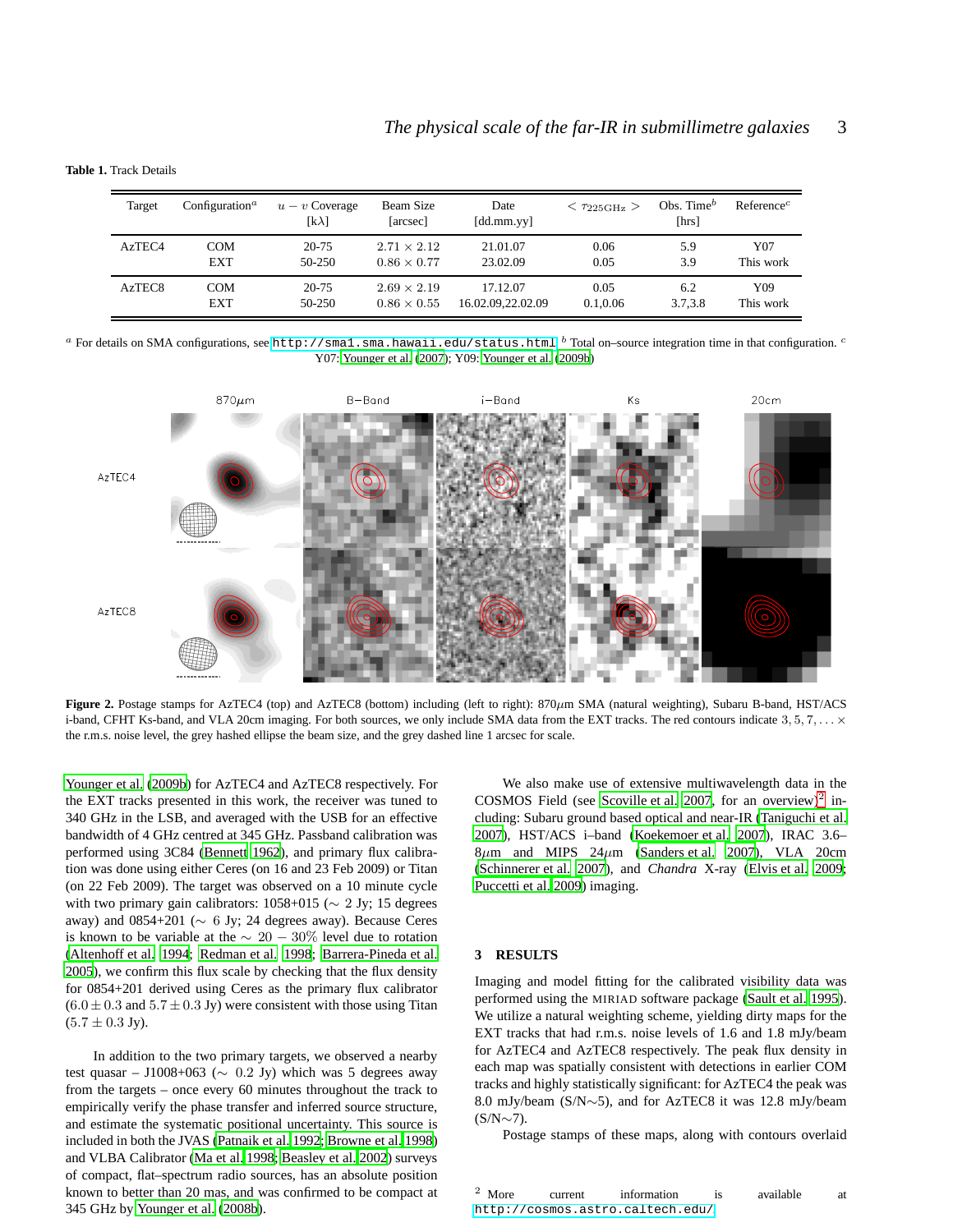

<span id="page-5-0"></span>**Figure 3.** Binned and vector-averaged real visibility amplitudes as a function of  $u - v$  distance for the target (top row) and test quasar (bottom row). The targets – AzTEC4 (left) and AzTEC8 (right) – and the calibration strategy are discussed in § [2.](#page-3-1) For the targets we include all available data, including both COM and EXT tracks, details of which are provided in Table [1](#page-4-0) and the  $u - v$  coverage presented in Figure [1;](#page-3-2) for the test quasars we only include the EXT data. For comparison, we provide a series of symmetric Gaussian source models with FWHM sizes of (left to right) 10, 5, 2, 1, 0.5 arcsec. The flat solid and dotted lines indicate a point-source fit (including only the COM data for the targets, and only the EXT data for the test quasars) and the associated statistical uncertainty. We find that both AzTEC4 and AzTEC8 show clear evidence of structure on  $\approx 0.5 - 1$  arcsec scales, and the test quasars confirm the phase transfer.

**Table 2.** Positions and Source Structure

<span id="page-5-1"></span>

| Name               | Config. <sup><math>a</math></sup> | Model    | $\alpha$<br>[J2000] | $\delta$<br>[J2000] | $\Delta \alpha^b$<br>[arcsec] | $\Delta \delta^b$<br>[arcsec] | $F_{890\mu m}$<br>[mJy] | $\theta_{\text{mai}}^c$<br>[arcsec] | $\theta_{\rm min}^c$<br>[arcsec] | $\phi^d$<br>[deg] |
|--------------------|-----------------------------------|----------|---------------------|---------------------|-------------------------------|-------------------------------|-------------------------|-------------------------------------|----------------------------------|-------------------|
| AzTEC4             | C                                 | Point    | 09:59:31.72         | $+02:30:44.0$       | 0.15                          | 0.24                          | $14.4 + 1.9$            | $\cdots$                            | $\cdots$                         | $\cdots$          |
|                    | $C+E$                             | Gaussian | 09:59:31.709        | $+02:30:44.06$      | 0.11                          | 0.08                          | $13.1 \pm 1.8$          | $0.6 \pm 0.2$                       | $0.4 + 0.2$                      | $\theta$          |
|                    | $C+E$                             | Disk     | 09:59:31.709        | $+02:30:44.06$      | 0.09                          | 0.07                          | $13.1 + 1.7$            | $1.0 + 0.4$                         | $0.7 + 0.6$                      | 30                |
| AzTEC <sub>8</sub> | C                                 | Point    | 09:59:59.34         | $+02:34:41.0$       | 0.10                          | 0.10                          | $21.6 \pm 2.3$          | $\cdots$                            | $\cdots$                         | $\cdots$          |
|                    | $C+E$                             | Gaussian | 09:59:59.334        | $+02:34:41.12$      | 0.064                         | 0.058                         | $17.7 + 2.3$            | $0.6 \pm 0.2$                       | $0.5 + 0.3$                      | 40                |
|                    | $C+E$                             | Disk     | 09:59:59.334        | $+02:34:41.09$      | 0.054                         | 0.056                         | $17.2 + 2.1$            | $1.0 + 0.5$                         | $0.4 \pm 0.8$                    | 20                |

 $a$  See Table [1](#page-3-2) and Figure 1 for details.  $b$  Combined statistical and systematic uncertainty, where the systematic uncertainty is estimated from the position of the test quasar.  $c \theta_{\text{maj}}$  and  $\theta_{\text{min}}$  represent the FWHM or diameter of the major and minor axes for the Gaussian and elliptical disk models respectively.  $d$ Position angle.

on optical, near-IR, and radio data are shown in Figure [2.](#page-4-3) Neither source has a statistically significant detection in the optical or near-IR, though there is a marginal  $\approx 23.3$  mag K-band detection associated with AzTEC4. In the radio, as expected there is no emission coincident with AzTEC4 (as in [Younger et al. 2007](#page-10-16)) and the centroid of AzTEC8 is consistent with that of an  $89 \pm 11$  $\mu$ Jy source – as in the COM data (which has a comparable noise level; [Younger et al. 2009b\)](#page-10-18) the nearby secondary radio counterpart of AzTEC8 is not detected in the EXT image.

We then combined the new EXT with existing COM data and inspected the visibility function for each target (see the top panel of Figure [3\)](#page-5-0). When binned by  $u-v$  distance and vector-averaged, both AzTEC4 and AzTEC8 show significance evidence for structure at  $\geq 100$  kλ, which corresponds to angular scales of  $\leq 0.6$  arcsec. This is consistent with the images, which exhibits lower peaks in the higher resolution maps: for AzTEC4 the peak flux density in COM 13.2  $\pm$  1.7 mJy/beam versus 8.0  $\pm$  1.8 mJy/beam in EXT, and for AzTEC8 the peaks are  $19.7 \pm 1.8$  mJy/beam in COM and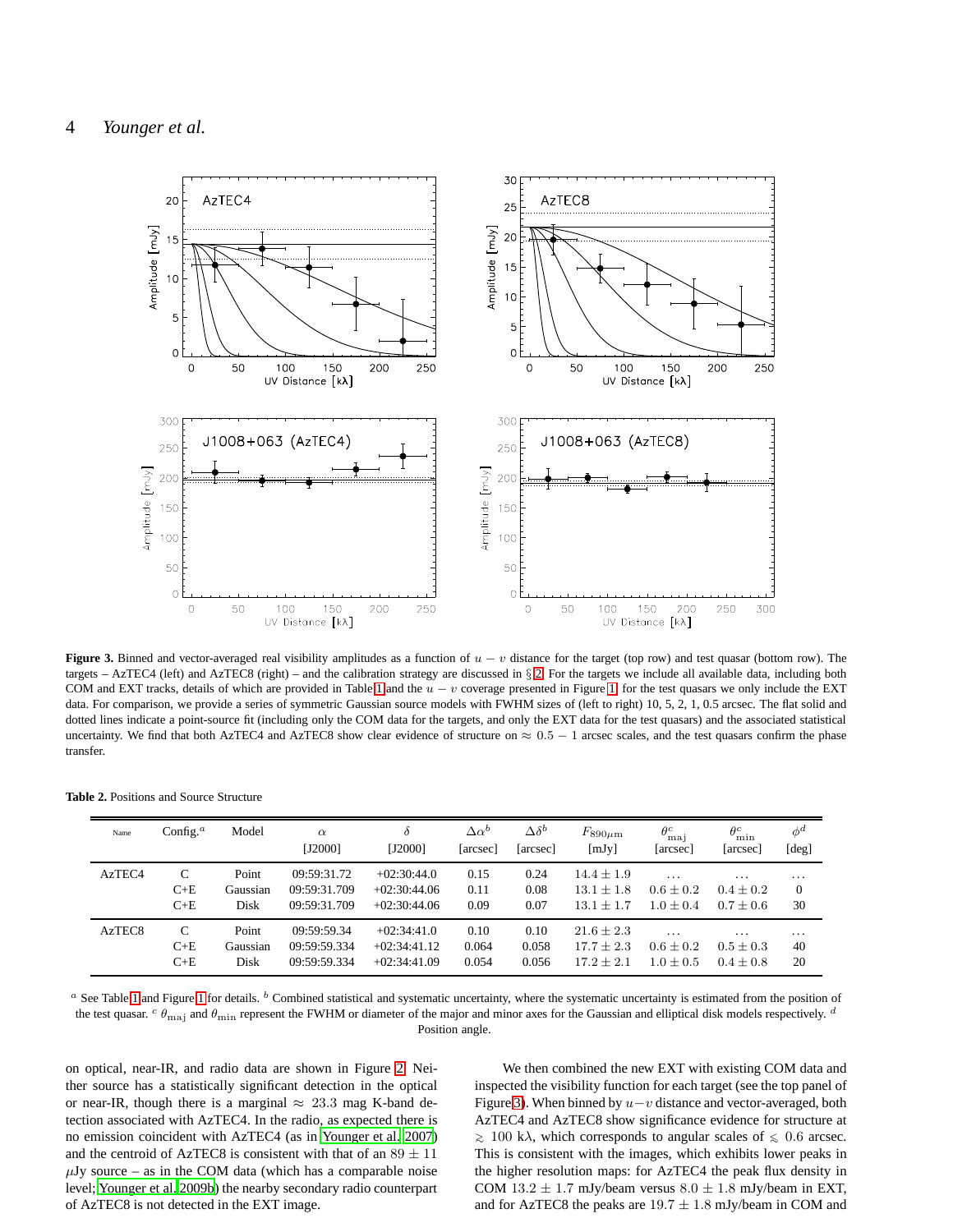$12.8 \pm 1.8$  mJy/beam in EXT. In both cases, the test quasar empirically confirms that this structure is real, and not the result of decorrelation on the longest baselines (see bottom panels of Figure [3\)](#page-5-0).

We then fit the calibrated visibility data to one of two simple models – a 2-dimensional Gaussian or an elliptical disk – the results of which are presented in Table [2.](#page-5-1) The best-fit parameters for both sources show structure on  $\approx 0.5 - 1$  arcsec scales at  $\ge 2\sigma$  confidence. We also confirm that this size measurement is not artificially imposed by differing flux scales between the COM and EXT data by fitting the same source model to each set of calibrated visibilities independently: when we assume e.g. an elliptical Gaussian we find total flux densities (for AzTEC4 and AzTEC8 respectively, and in-cluding an estimate of the systematic uncertainty in the flux scale<sup>[3](#page-6-1)</sup>) of  $14.1 \pm 2.5$ <sub>stat</sub>  $\pm 0.8$ <sub>sys</sub> and  $17.9 \pm 3.7$ <sub>stat</sub>  $\pm 0.9$ <sub>sys</sub> mJy for the COM data, and  $9.2 \pm 3.1<sub>stat</sub> \pm 0.5<sub>sys</sub>$  and  $21.0 \pm 4.8<sub>stat</sub> \pm 1.0<sub>sys</sub>$ mJy for the EXT data; that these are consistent between configurations to within the statistical and systematic uncertainties indicates that the size measurements listed in Table [2](#page-5-1) are robust.

### <span id="page-6-0"></span>**4 DISCUSSION**

### **4.1 The physical scale of the far-infrared**

These angular scales are qualitatively consistent with size measurements derived from previous high-resolution far-IR imaging [\(Younger et al. 2008b](#page-10-19)), as well as other wavelengths including radio continuum [\(Chapman et al. 2004](#page-9-36); [Biggs & Ivison 2008;](#page-8-9) [Momjian et al. 2010](#page-9-18)) and CO [\(Neri et al. 2003](#page-9-37); [Tacconi et al. 2006](#page-10-13), [2008](#page-10-9)) imaging. In our view, imaging in the far-IR directly is the most robust of these methods because it directly probes the obscured starburst; though the galaxy-wide far-IR/radio correlation is thought to apply – at least in an qualitative sense – at redshifts typical of SMGs [\(Garrett 2002](#page-9-64); [Gruppioni et al. 2003](#page-9-65); [Appleton et al.](#page-8-17) [2004](#page-8-17); [Boyle et al. 2007;](#page-8-18) [Younger et al. 2009a](#page-10-28); [Ivison et al. 2009b;](#page-9-66) [Murphy 2009](#page-9-67)), the spatially resolved correlation is not particularly well understood [\(Hippelein et al. 2003;](#page-9-41) [Murphy 2006;](#page-9-42) [Tabatabaei et al. 2007](#page-10-14)), while CO imaging is largely restricted to excited states with higher critical densities than the bulk of the starforming gas, and therefore may be biased towards smaller sizes [\(Narayanan et al. 2008](#page-9-43); [Ivison et al. 2009a](#page-9-44)). However, given the agreement between these three methods – now including twice as many objects with sizes measured in the far-IR directly – we have newfound confidence that the general conclusion that the most luminous SMGs have typical angular scales of  $\approx 0.5 - 1$  arcsec is robust.

To translate this into a physical size requires knowledge of the angular diameter distance. Fortunately, at  $1.5 \le z \le 5$  and assuming the 7-year WMAP ΛCDM cosmological model [\(Komatsu et al.](#page-9-57) [2010](#page-9-57)), this quantity has a very weak scaling with redshift. In general, the physical size  $(\ell)$  is approximately:

$$
\ell \approx 11 \left( \frac{\theta}{\text{arcsec}} \right) (1+z)^{0.20} \text{ kpc.}
$$
 (1)

Therefore, existing size measurements for SMGs suggest a typical physical scale of  $\approx$  4 – 8 kpc at  $z \sim 2-5$ . While there is clear evidence for <sup>&</sup>gt;<sup>∼</sup> 20 kpc sizes among some SMGs [\(Ivison et al. 2009a](#page-9-44)),

the data presented in this work strongly argue against pure steadystate star formation fed by cosmological gas accretion (Kereš et al. [2005](#page-9-21), [2009b](#page-9-22)[,a;](#page-9-23) Davé et al. 2009) as the primary mechanism for producing SMGs, and rather favors the merger-driven scenario [\(Narayanan et al. 2010](#page-9-9), [2009a\)](#page-9-10) in which interaction-driven starbursts give rise to these extreme objects. This in turn fits into a more general evolutionary picture in which SMGs are transition objects [\(Hopkins et al. 2010b](#page-9-0)) between isolated, gas-rich spirals and luminous quasars, and the progenitors of passive, elliptical galaxies (e.g., [Sanders et al. 1988;](#page-10-5) [Hopkins et al. 2006](#page-9-12), [2008b](#page-9-13)[,a\)](#page-9-14). Furthermore, since these sizes are considerably larger than local ULIRGs (see review by [Sanders & Mirabel 1996](#page-10-29)), which themselves are powered primarily by major mergers (e.g., [Scoville et al. 2000;](#page-10-30) [Kim et al. 2002](#page-9-68); [Veilleux et al. 2002](#page-10-31)), they are consistent with the canonical picture of SMGs as 'scaled up' ULIRGs.

### **4.2 Are the most luminous submillimetre galaxies Eddington-limited starbursts?**

Size measurements are particularly interesting for the most luminous SMGs because their star formation is sufficiently rapid to run up against fundamental physical limitations. Owing to a strong negative k-correction in the submillimetre [\(Blain & Longair 1993;](#page-8-2) [Blain et al. 2002](#page-8-1)), we can infer the total infrared luminosity in an approximate sense by assuming an Arp 220 template, which for  $z \geq 1$  yields  $L_{FIR}/10^{12} L_{\odot} \approx 2 \times [S_{870\mu m}/mJy]$  (see also [Neri et al. 2003](#page-9-37); [Younger et al. 2008a](#page-10-17)). By further assuming a [Salpeter \(1955\)](#page-10-32) IMF<sup>[4](#page-6-2)</sup>, this can be converted into a star formation rate SFR  $\approx 340 \times [S_{870\mu\text{m}}/\text{mJy}] M_{\odot} \text{ yr}^{-1}$ . At the same time, Eddington-type arguments [\(Murray et al. 2005](#page-9-54)) – under a series of simplifying assumptions such as a spherically symmetric geometry, an isothermal sphere density structure, a small volume filling factor for molecular gas, and again a [Salpeter \(1955](#page-10-32)) IMF – yield a maximum star formation rate of:

$$
SFR_{\text{max}} = 900\sigma_{400}^2 D_{\text{kpc}} \kappa_{100}^{-1} M_{\odot} \text{ yr}^{-1}
$$
 (2)

where  $\sigma$  is the line-of-sight gas velocity dispersion in units of 400 km s<sup>-1</sup>,  $\kappa_{100}$  is the opacity in units of cm<sup>2</sup> g<sup>-1</sup> (usually taken to be  $\approx 1$ ; [Murray et al. 2005](#page-9-54); [Thompson et al. 2005](#page-10-20)), and  $D_{\rm kpc}$  is the characteristic physical scale of the starburst – either the Gaussian FWHM or the elliptical disk diameter.

[Younger et al. \(2008b](#page-10-19)) found that GN20 and AzTEC1 – two of the most luminous SMGs known – were potentially at or close to this Eddington limit. In this work, we measured sizes for two comparably luminous objects: taking the flux densities inferred from the EXT+COM data, the SFR  $\approx 4400 M_{\odot} \text{ yr}^{-1}$  and  $\approx 6000$  $M_{\odot}$  yr<sup>-1</sup> for AzTEC4 and AzTEC8 respectively. Both have characteristic sizes of  $\ell \approx 5 - 8$  kpc – where the range represents uncertainty arising from a Gaussian versus disk source structure – yielding a maximal star formation rate of  $SFR_{\rm max} \approx 3600-7200$  $M_{\odot}$  yr<sup>-1</sup>. Therefore, both objects appear to be forming stars at or near the Eddington limit for a starburst.

<span id="page-6-1"></span><sup>3</sup> Estimated from measurements of the flux density of 0854+201 which are available online as part of the SMA Calibrator List at <http://sma1.sma.hawaii.edu/callist/callist.html>

<span id="page-6-2"></span><sup>4</sup> As noted in [Younger et al. \(2008b\)](#page-10-19), The inferred luminosity is known to be uncertain by a factor of  $\sim$  2 – 3 due to variations in the dust temperature and emissivity [Blain et al. \(2003\)](#page-8-19). For example, if we assume a Mrk 231 template with significant AGN contribution to the farIR, the inferred farIR luminosity and SFR will be  $\approx 40 - 60\%$  lower (e.g., [Stevens et al. 2005](#page-10-33); [Huang et al. 2007\)](#page-9-69). Furthermore, using a [Kroupa \(2001](#page-9-70)) or [Chabrier](#page-9-71) [\(2003](#page-9-71)) IMF will tend to lower any SFR by  $\approx 40\%$  [\(Kennicutt 1998](#page-9-72); [Bell 2003](#page-8-20); [Bell et al. 2005\)](#page-8-21).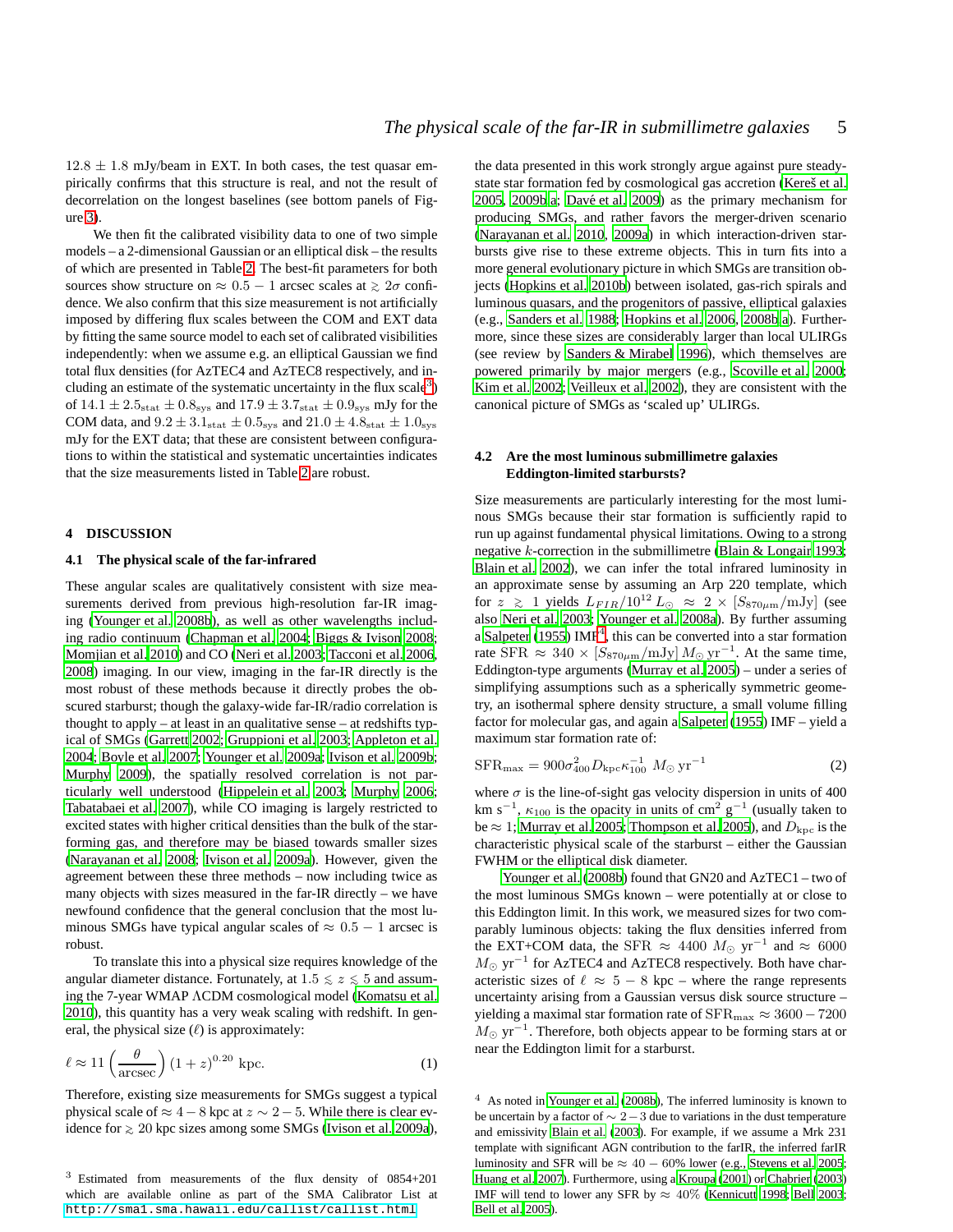# 6 *Younger et al.*

There are, however, a number of important caveats to consider:

1. *Uncertainties in estimating the star formation rate*: There are few observational constraints on the stellar IMF at high-redshift and in extreme environments (e.g., [Fardal et al. 2007](#page-9-73); Davé [2008](#page-9-74); [van Dokkum 2008;](#page-10-34) [Baugh et al. 2005](#page-8-22); [Swinbank et al. 2008;](#page-10-3) [Tacconi et al. 2008](#page-10-9)) and the shape of the far-IR SED as a function of luminosity (e.g., [Dale et al. 2001](#page-9-75); [Dale & Helou 2002;](#page-9-76) [Chary & Elbaz 2001](#page-9-77); [Lagache et al. 2003\)](#page-9-78).

2. *The volume filling factor of molecular gas*: In the optically thick limit – in which the molecular gas has a volume filling factor near unity – the Eddington limit is an order of magnitude higher. A number of recent studies have found that this limit describes even local ULIRGs [\(Scoville et al. 1991](#page-10-35); [Downes et](#page-9-79) al. [1993](#page-9-79); [Downes & Solomon 1998](#page-9-80); [Solomon et al. 1997](#page-10-36)) and therefore we might expect it to apply well to the much more extreme environments in SMGs. This does, however, require a rather low effective dust temperature; in the optically thick limit, the brightness temperature at 345 GHz  $(T_B)$  is equal to the physical temperature  $(T_d)$ . While the sizes and flux densities of AzTEC4 and AzTEC8 require  $T_d \approx 5(1+z)$  K (see Figure 5 and discussion in § 4 of [Younger et al. 2008b](#page-10-19)), which at  $z \sim 2 - 4$  is rather low compared to other SMGs for which  $T_d$  has been measured independently via far-IR SED fitting ( $\langle T_d \rangle \sim 35$  K for typical SMGs, and the most luminous objects may be preferentially hotter: Kovács et al. 2006; [Coppin et al. 2008](#page-9-82)), it is certainly not out of the question.

3. *The depth of the potential well*: The maximal star formation rate has a strong dependence on the gravitational potential, which enters as  $\sigma_{400}^2$ . Dynamical masses measured via CO spectroscopy have found that, in the mean  $\sigma_{400} \approx 1$  for SMGs [\(Greve et al.](#page-9-38) [2005;](#page-9-38) [Tacconi et al. 2006](#page-10-13)). However, merger-driven models for SMGs suggest that the brightest  $850 \mu m$  sources are also the most massive [\(Narayanan et al. 2010](#page-9-9)), and therefore would likely have  $\sigma_{400} \gtrsim 1.5$  (for GN20,  $\sigma_{400} \approx 1.4$ : [Carilli et al. 2010](#page-8-23)) or so which could lead to significantly higher Eddington limits, even in the optically thin limit.

Generally speaking, however, we find that AzTEC4 and AzTEC8 are extended on physical scales comparable to the other two SMGs presented in [Younger et al.](#page-10-19) [\(2008b](#page-10-19)), and are potentially radiating at or close to the Eddington limit for a starburst.

### **4.3 Obscured AGN versus star formation**

Though in general SMGs are thought to be star formation dominated [\(Alexander et al. 2005b](#page-8-4)[,a,](#page-8-5) [2008](#page-8-6); [Valiante et](#page-10-6) al. [2007;](#page-10-6) Menéndez-Delmestre et al. 2007, [2009](#page-9-16); [Pope et al. 2008;](#page-9-17) [Momjian et al. 2010](#page-9-18); [Serjeant et al. 2010](#page-10-7)), in principle they could contain a significant contribution from an obscured AGN. In fact, a preliminary analysis of recent very long baseline interferometry observations provides strong evidence that the radio continuum in at least some SMGs is powered primarily by an ultracompact AGN core [\(Biggs et al. 2009](#page-8-24); [Younger 2010](#page-10-37)). Clearly if this was the case for either AzTEC4 or AzTEC8 it would severely compromise their interpretation as extreme starbursts at or near their Eddington limit – the Eddington limit for a  $\sim 10^9$   $M_{\odot}$  supermassive black is well in excess of  $10^{13}$  L<sub>⊙</sub>.

Recent X-ray imaging of the COSMOS field (the C-COSMOS Survey: [Elvis et al. 2009\)](#page-9-62) provides some constraints on the AGN content of these objects; though starbursts also produce significant X-ray emission, a detection in the hard band  $(2 - 8 \text{ keV})$  would be strong evidence for the presence of a buried AGN – particularly

**Table 3.** Positions and Source Structure

<span id="page-7-1"></span>

| Name               | $F_{1,890\mu m}^{a}$ | $F_{2,890\mu{\rm m}}^{b}$ | $\Delta \theta^c$ |
|--------------------|----------------------|---------------------------|-------------------|
|                    | [mJy]                | [mJy]                     | [arcsec]          |
| AzTEC4             | $5.8 + 2.5$          | $6.8 + 2.6$               | $0.48 + 0.12$     |
| AzTEC <sub>8</sub> | $13.0 + 1.6$         | $5.4 + 1.6$               | $0.75 + 0.19$     |

 $a$  Flux of the first component derived from fitting a two–component point– source model to the calibration visibilities.  $<sup>b</sup>$  Flux of the second component</sup> derived from fitting a two–component point–source model to the calibration visibilities. <sup>c</sup> The separation of the two fitted components.

at high-redshift. Therefore, we have examined the C-COSMOS Xray imaging data for AzTEC4 and AzTEC8. While AzTEC8 shows no evidence for a detection, AzTEC4 exhibits a tentative hard Xray source. A formal source extraction (as in [Puccetti et al.](#page-9-63) [2009](#page-9-63)) yields net counts in the hard band of  $5.5 \pm 2.7$  cts, which translates into a flux of  $F_{HX} = 8.0 \pm 3.9$  erg cm<sup>-2</sup> s<sup>-1</sup> - a ~ 2 $\sigma$  detection. If we assume the bolometric corrections of [Hopkins et al. \(2007](#page-9-83)), this implies an AGN with bolometric luminosity  $L_{bol}/10^{11} L_{\odot} =$  $1.2 \pm 0.5$ ,  $3.4 \pm 1.4$ , and  $7 \pm 2.4$  at  $z = 2$ , 3, and 4 respectively, which translates into  $M_{BH} \eta_{\text{edd}} / 10^7 M_{\odot} = 0.4 \pm 0.2, 1.0 \pm 0.4,$ and  $2.1 \pm 0.8$  where  $\eta_{edd}$  is the Eddington ratio of the AGN (typically near unity during the peak of the starburst: [Hopkins et al.](#page-9-84) [2005b](#page-9-84)[,a\)](#page-9-85). While we cannot rule out significant X-ray absorption (Compton-thick in the case of non-detections), at these redshifts and energies the optical depths are unlikely to be extreme. Therefore, the X-ray data suggests that AGN do not contribute significantly to the IR luminosity of AzTEC4 or AzTEC8.

### <span id="page-7-0"></span>**4.4 A multi-component source structure?**

The visibility functions for AzTEC4 and AzTEC8 show clear evidence for structure on  $\approx 0.5 - 1$  arcsec scales (see Figure [3\)](#page-5-0), and fitting a model to the visibility data yields a statistically significant size measurement (see Table [2\)](#page-5-1). However, these observations are not sufficiently high-resolution, nor do they have sufficient signal-to-noise to distinguish an extended source structure from multiple compact components separated by less than the beam size. When we fit a dual point-source model to the visibility data, both sources – especially AzTEC8 – yield statistically significant  $(≥ 2σ)$  measurements for the implied sub-component flux densities and separations (see Table [3\)](#page-7-1). Therefore, while the visibility functions are consistent with an extended source structure, the data could also indicate a multi-component source structure produced by either more compact starbursts or Compton-thick AGN. However, the sizes listed in Table [2](#page-5-1) can be thought of as upper limits on the physical scale of the starburst in these objects, and therefore still argue against an extended star-forming disk.

[Carilli et al. \(2010\)](#page-8-23) have argued – using the specific case of GN20 (see also [Pope et al. 2006;](#page-9-86) [Younger et al. 2008b\)](#page-10-19)– that such a multi-component source structure, particular one that appears circularly supported with significant extra-nuclear star formation is inconsistent with a major merger; rather, they they find that it is indicative of clumpy star formation owing to local instabilities in turbulent, high-redshift disks [\(Elmegreen et al. 2008](#page-9-49)). This is, however, not the case. First, both hydrodynamical simulations [\(Ceverino et al. 2010](#page-9-51)) and analytic arguments [\(Dekel et al. 2009](#page-9-50)) indicate that this mode of star formation is steady-state, while the specific star formation rate (SSFR) of GN20, for example, is  $\approx 10-30$  Gyr<sup>-1</sup> [\(Carilli et al. 2010](#page-8-23)); a long duty cycle at this high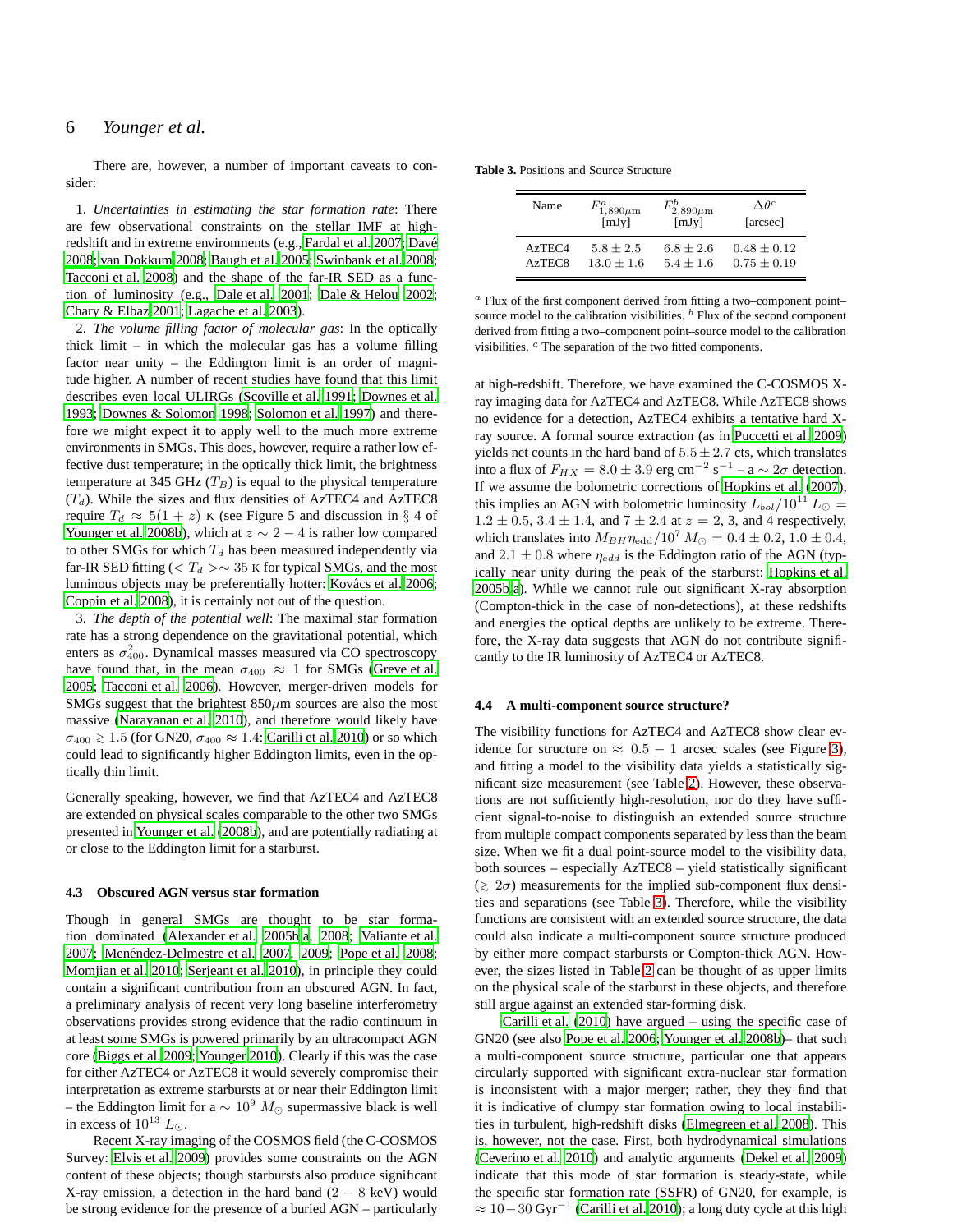a SSFR is unphysical, and furthermore is inconsistent with coldmode accretion rates from cosmological simulations (Kereš et al. [2009b](#page-9-22)[,a\)](#page-9-23). Second, significant non-nuclear CO emission is not inconsistent with the merger scenario, particular one involving more than two participating galaxies (though admittedly a more extreme case, see e.g. [Narayanan et al. 2006\)](#page-9-87) . Finally, should the clumps appear to exhibit disky kinematics, this would also be consistent with such a gas-rich merger; hydrodynamical simulations have shown that disky gas kinematics are generically conserved when the progenitors are extremely gas-rich [\(Robertson et al. 2004;](#page-10-38) [Hopkins et al. 2009](#page-9-25)).

### <span id="page-8-11"></span>**5 CONCLUSION**

We present high-resolution interferometric observations of two SMGs in the COSMOS field – AzTEC4 and AzTEC8 – performed with the SMA at 345 GHz. The targets, two of the most luminous SMGs known, were previously detected as compact sources with the SMA at the same frequency in its COM configuration (beam size  $\approx 2.7 \times 2.2$  arcsec: [Younger et al. 2007,](#page-10-16) [2009b](#page-10-18)). These new observations, which offer a factor of <sup>&</sup>gt;<sup>∼</sup> 3 improvement in resolution, allow us to measure the angular size of the two targets. The visibility functions show significant evidence of structure on angular scales of  $\approx 0.5 - 1$  arcsec, in agreement with the sizes of two comparable objects measured by the SMA [\(Younger et al. 2008b](#page-10-19)), as well as radio continuum [\(Chapman et al. 2004](#page-9-36); [Biggs & Ivison](#page-8-9) [2008](#page-8-9); [Momjian et al. 2010\)](#page-9-18) and CO [\(Neri et al. 2003](#page-9-37); [Tacconi et](#page-10-13) al. [2006](#page-10-13), [2008](#page-10-9); [Bothwell et al. 2010](#page-8-10)) imaging. Owing to the weak scaling of angular diameter distance with redshift for  $z \ge 1.5$ , we can convert this angular scale to physical units and find that the far-IR in these SMGs is extended over ∼few× kpc. This provides evidence in favor of a merger-driven scenario for forming SMGs [\(Narayanan et al. 2009a](#page-9-10), [2010\)](#page-9-9), rather than extended gas-rich disks (Davé et al. 2009; [Ivison et al. 2009a](#page-9-44)). For the most luminous objects, the derived sizes may also have important physical consequences; as with two comparable objects studied by [Younger et al.](#page-10-19) [\(2008b](#page-10-19)), under a series of simplifying assumptions the two targets in this study are forming stars at or near the Eddington limit for a starburst [\(Murray et al. 2005;](#page-9-54) [Thompson et al. 2005\)](#page-10-20).

### **Acknowledgements**

The Submillimeter Array is a joint project between the Smithsonian Astrophysical Observatory and the Academia Sinica Institute of Astronomy and Astrophysics and is funded by the Smithsonian Institution and the Academia Sinica. This research has made use of data obtained from the Chandra Data Archive and software provided by the Chandra X-ray Center (CXC) in the application packages CIAO and Sherpa. This research was based in part on data collected at Subaru Telescope, which is operated by the National Astronomical Observatory of Japan, as well as observations obtained with WIRCam, a joint project of CFHT, Taiwan, Korea, Canada, France, and the Canada-France-Hawaii Telescope (CFHT) which is operated by the National Research Council (NRC) of Canada, the Institute National des Sciences de l'Univers of the Centre National de la Recherche Scientifique of France, and the University of Hawaii. We furthermore utilize observations made with the NASA/ESA Hubble Space Telescope. The National Radio Astronomy Observatory is a facility of the National Science Foundation operated under cooperative agreement by Associated

Universities, Inc, and the James Clerk Maxwell Telescope is operated by The Joint Astronomy Centre on behalf of the Science and Technology Facilities Council of the United Kingdom, the Netherlands Organisation for Scientific Research, and the National Research Council of Canada. JDY acknowledges support from NASA through Hubble Fellowship grant #HF-51266.01 awarded by the Space Telescope Science Institute,which is operated by the Association of Universities for Research in Astronomy, Inc., for NASA, under contract NAS 5-26555. STScI is operated by the association of Universities for Research in Astronomy, Inc. under the NASA contract NAS 5-26555. The HST COSMOS Treasury program was supported through NASA grant HST-GO-09822. Work with the AzTEC data is supported, in part, by NSF grants AST 0828222 and AST 0907952.

### **References**

- <span id="page-8-5"></span>Alexander, D. M., Smail, I., Bauer, F. E., Chapman, S. C., Blain, A. W., Brandt, W. N., & Ivison, R. J. 2005a, Nature, 434, 738
- <span id="page-8-4"></span>Alexander, D. M. et al. 2005b, ApJ, 632, 736
- <span id="page-8-6"></span>—. 2008, AJ, 135, 1968
- <span id="page-8-13"></span>Altenhoff, W. J., Johnston, K. J., Stumpff, P., & Webster, W. J. 1994, A&A, 287, 641
- <span id="page-8-17"></span>Appleton, P. N. et al. 2004, ApJS, 154, 147
- <span id="page-8-0"></span>Barger, A. J. et al. 1998, Nature, 394, 248
- <span id="page-8-7"></span>Barnes, J. E. & Hernquist, L. 1996, ApJ, 471, 115
- <span id="page-8-8"></span>Barnes, J. E. & Hernquist, L. E. 1991, ApJ, 370, L65
- <span id="page-8-14"></span>Barrera-Pineda, P. S., Lovell, A. J., Schloerb, F. P., & Carrasco, L. 2005, in Revista Mexicana de Astronomia y Astrofisica Conference Series, Vol. 24, Revista Mexicana de Astronomia y Astrofisica Conference Series, ed. A. M. Hidalgo-Gámez, J. J. González, J. M. Rodríguez Espinosa, & S. Torres-Peimbert, 188–191
- <span id="page-8-22"></span>Baugh, C. M., Lacey, C. G., Frenk, C. S., Granato, G. L., Silva, L., Bressan, A., Benson, A. J., & Cole, S. 2005, MNRAS, 356, 1191
- <span id="page-8-16"></span>Beasley, A. J., Gordon, D., Peck, A. B., Petrov, L., MacMillan, D. S., Fomalont, E. B., & Ma, C. 2002, ApJS, 141, 13
- <span id="page-8-20"></span>Bell, E. F. 2003, ApJ, 586, 794
- <span id="page-8-21"></span>Bell, E. F. et al. 2005, ApJ, 625, 23
- <span id="page-8-12"></span>Bennett, A. S. 1962, MmRAS, 68, 163
- <span id="page-8-24"></span>Biggs, A., Younger, J. D., & Ivison, R. 2009, in Proceedings of Panoramic Radio Astronomy: Wide-field 1-2 GHz research on galaxy evolution. June 2-5 2009. Groningen, the Netherlands. Published online at http://pos.sissa.it/cgibin/reader/conf.cgi?confid=89, id.20
- <span id="page-8-9"></span>Biggs, A. D. & Ivison, R. J. 2008, MNRAS, 385, 893
- <span id="page-8-19"></span>Blain, A. W., Barnard, V. E., & Chapman, S. C. 2003, MNRAS, 338, 733
- <span id="page-8-3"></span>Blain, A. W., Chapman, S. C., Smail, I., & Ivison, R. 2004, ApJ, 611, 725
- <span id="page-8-2"></span>Blain, A. W. & Longair, M. S. 1993, MNRAS, 264, 509
- <span id="page-8-1"></span>Blain, A. W., Smail, I., Ivison, R. J., Kneib, J.-P., & Frayer, D. T. 2002, Phys. Rep., 369, 111
- <span id="page-8-10"></span>Bothwell, M. S. et al. 2010, MNRAS, submitted [astroph/0912.1598]
- <span id="page-8-18"></span>Boyle, B. J. et al. 2007, MNRAS, 376, 1182
- <span id="page-8-15"></span>Browne, I. W. A., Wilkinson, P. N., Patnaik, A. R., & Wrobel, J. M. 1998, MNRAS, 293, 257
- <span id="page-8-23"></span>Carilli, C. L. et al. 2010, ApJ, submitted [astro-ph/1002,3838]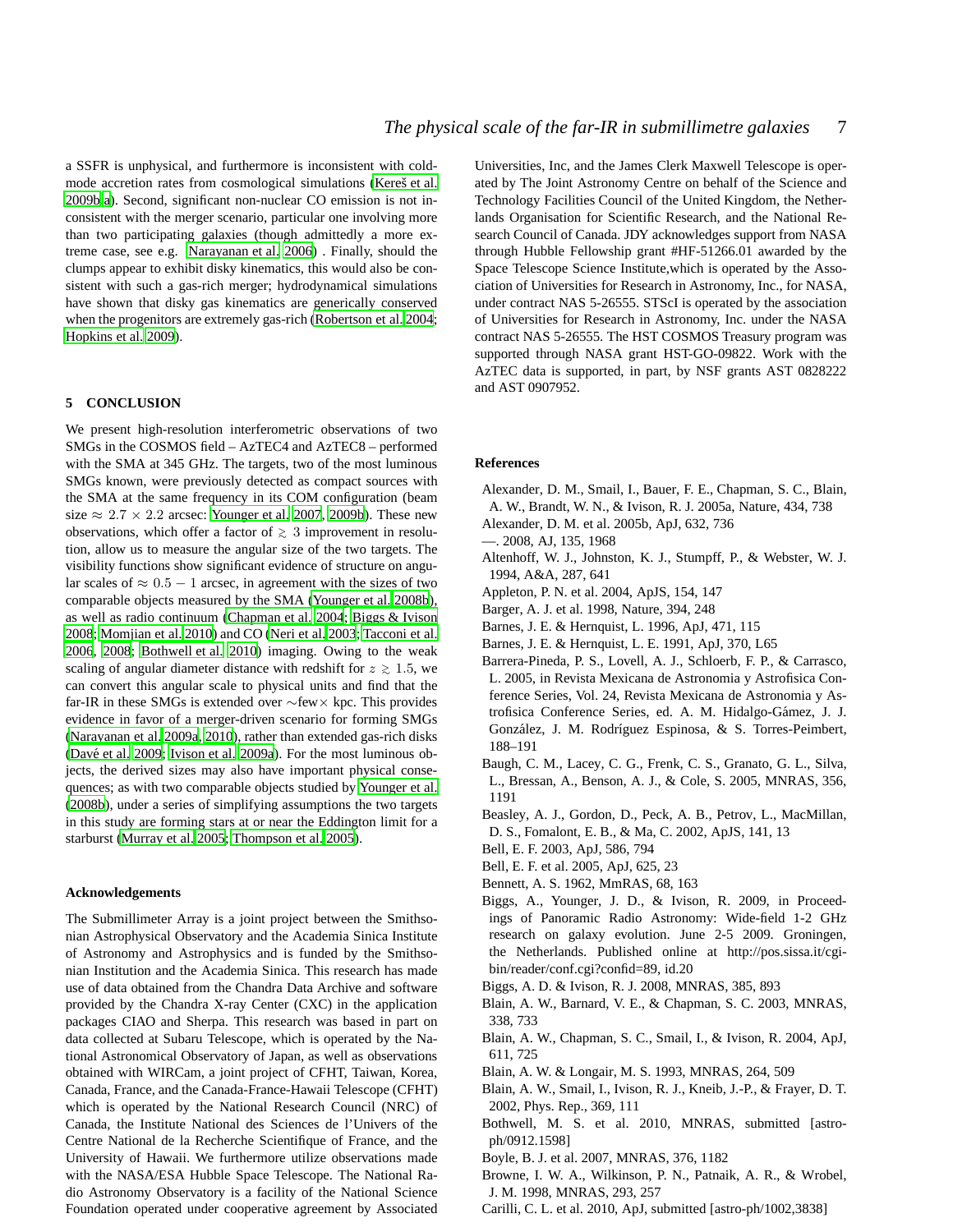# 8 *Younger et al.*

- <span id="page-9-51"></span>Ceverino, D., Dekel, A., & Bournaud, F. 2010, MNRAS, in press [astro-ph/0907.3271]
- <span id="page-9-71"></span>Chabrier, G. 2003, PASP, 115, 763
- <span id="page-9-8"></span>Chapman, S. C., Blain, A. W., Smail, I., & Ivison, R. J. 2005, ApJ, 622, 772
- <span id="page-9-36"></span>Chapman, S. C., Smail, I., Windhorst, R., Muxlow, T., & Ivison, R. J. 2004, ApJ, 611, 732
- <span id="page-9-77"></span>Chary, R. & Elbaz, D. 2001, ApJ, 556, 562
- <span id="page-9-33"></span>Condon, J. J. 1992, ARA&A, 30, 575
- <span id="page-9-82"></span>Coppin, K. et al. 2008, MNRAS, 384, 1597
- <span id="page-9-48"></span>Cowie, L. L., Barger, A. J., Wang, W.-H., & Williams, J. P. 2009, ApJ, 697, L122
- <span id="page-9-29"></span>Cox, T. J., Jonsson, P., Somerville, R. S., Primack, J. R., & Dekel, A. 2008, MNRAS, 384, 386
- <span id="page-9-40"></span>Daddi, E. et al. 2009a, ApJ, 695, L176
- <span id="page-9-39"></span>—. 2009b, ApJ, 694, 1517
- <span id="page-9-32"></span>—. 2009c, ApJ, submitted [astro-ph/0911.2776]
- <span id="page-9-76"></span>Dale, D. A. & Helou, G. 2002, ApJ, 576, 159
- <span id="page-9-75"></span>Dale, D. A., Helou, G., Contursi, A., Silbermann, N. A., & Kolhatkar, S. 2001, ApJ, 549, 215
- <span id="page-9-46"></span>Dannerbauer, H., Walter, F., & Morrison, G. 2008, ApJ, 673, L127
- <span id="page-9-45"></span>Dannerbauer, H. et al. 2004, ApJ, 606, 664
- <span id="page-9-74"></span>Davé, R. 2008, MNRAS, 385, 147
- <span id="page-9-24"></span>Davé, R., Finlator, K., Oppenheimer, B. D., Fardal, M., Katz, N., Kereš, D., & Weinberg, D. H. 2009, MNRAS, submitted [astroph/0909.4078]
- <span id="page-9-50"></span>Dekel, A., Sari, R., & Ceverino, D. 2009, ApJ, 703, 785
- <span id="page-9-30"></span>Di Matteo, P., Bournaud, F., Martig, M., Combes, F., Melchior, A., & Semelin, B. 2008, A&A, 492, 31
- <span id="page-9-80"></span>Downes, D. & Solomon, P. M. 1998, ApJ, 507, 615
- <span id="page-9-79"></span>Downes, D., Solomon, P. M., & Radford, S. J. E. 1993, ApJ, 414, L13
- <span id="page-9-20"></span>Efstathiou, A. & Rowan-Robinson, M. 2003, MNRAS, 343, 322
- <span id="page-9-53"></span>Elmegreen, B. G. 1999, ApJ, 517, 103
- <span id="page-9-49"></span>Elmegreen, B. G., Bournaud, F., & Elmegreen, D. M. 2008, ApJ, 688, 67
- <span id="page-9-62"></span>Elvis, M. et al. 2009, ApJS, 184, 158
- <span id="page-9-31"></span>Erb, D. K., Steidel, C. C., Shapley, A. E., Pettini, M., Reddy, N. A., & Adelberger, K. L. 2006, ApJ, 646, 107
- <span id="page-9-73"></span>Fardal, M. A., Katz, N., Weinberg, D. H., & Davé, R. 2007, MN-RAS, 379, 985
- <span id="page-9-64"></span>Garrett, M. A. 2002, A&A, 384, L19
- <span id="page-9-5"></span>Goto, T. et al. 2010, A&A, in press [astro-ph/1001.0013]
- <span id="page-9-38"></span>Greve, T. R. et al. 2005, MNRAS, 359, 1165
- <span id="page-9-65"></span>Gruppioni, C. et al. 2003, MNRAS, 341, L1
- <span id="page-9-26"></span>Hernquist, L. 1989, Nature, 340, 687
- <span id="page-9-41"></span>Hippelein, H. et al. 2003, A&A, 407, 137
- <span id="page-9-52"></span>Ho, P. T. P., Moran, J. M., & Lo, K. Y. 2004, ApJ, 616, L1
- <span id="page-9-7"></span>Holland, W. S. et al. 1999, MNRAS, 303, 659
- <span id="page-9-14"></span>Hopkins, P. F., Cox, T. J., Kereš, D., & Hernquist, L. 2008a, ApJS, 175, 390
- <span id="page-9-25"></span>Hopkins, P. F., Cox, T. J., Younger, J. D., & Hernquist, L. 2009, ApJ, 691, 1168
- <span id="page-9-1"></span>Hopkins, P. F. & Hernquist, L. 2010, MNRAS, 402, 985
- <span id="page-9-85"></span>Hopkins, P. F., Hernquist, L., Cox, T. J., Di Matteo, T., Martini, P., Robertson, B., & Springel, V. 2005a, ApJ, 630, 705
- <span id="page-9-13"></span>Hopkins, P. F., Hernquist, L., Cox, T. J., & Kereš, D. 2008b, ApJS, 175, 356
- <span id="page-9-84"></span>Hopkins, P. F., Hernquist, L., Martini, P., Cox, T. J., Robertson, B., Di Matteo, T., & Springel, V. 2005b, ApJ, 625, L71
- <span id="page-9-56"></span>Hopkins, P. F., Murray, N., Quataert, E., & Thompson, T. A. 2010a, MNRAS, 401, L19
- <span id="page-9-83"></span>Hopkins, P. F., Richards, G. T., & Hernquist, L. 2007, ApJ, 654, 731
- <span id="page-9-0"></span>Hopkins, P. F., Younger, J. D., Hayward, C. C., Narayanan, D., & Hernquist, L. 2010b, MNRAS, 17
- <span id="page-9-12"></span>Hopkins, P. F. et al. 2006, ApJS, 163, 1
- <span id="page-9-69"></span>Huang, J. . et al. 2007, ApJ, 660, L69
- <span id="page-9-6"></span>Hughes, D. H. et al. 1998, Nature, 394, 241
- <span id="page-9-47"></span>Iono, D. et al. 2006, ApJ, 640, L1
- <span id="page-9-44"></span>Ivison, R., Smail, I., Papadopoulos, P. P., Wold, I., Richard, J., Swinbank, A. M., Kneib, J., & Owen, F. N. 2009a, MNRAS, in press [astro-ph/0912.1591]
- <span id="page-9-66"></span>Ivison, R. J. et al. 2009b, MNRAS, 1794
- <span id="page-9-19"></span>Kaviani, A., Haehnelt, M. G., & Kauffmann, G. 2003, MNRAS, 340, 739
- <span id="page-9-72"></span>Kennicutt, Jr., R. C. 1998, ApJ, 498, 541
- <span id="page-9-23"></span>Kereš, D., Katz, N., Davé, R., Fardal, M., & Weinberg, D. H. 2009a, MNRAS, 396, 2332
- <span id="page-9-22"></span>Kereš, D., Katz, N., Fardal, M., Davé, R., & Weinberg, D. H. 2009b, MNRAS, 395, 160
- <span id="page-9-21"></span>Kereš, D., Katz, N., Weinberg, D. H., & Davé, R. 2005, MNRAS, 363, 2
- <span id="page-9-68"></span>Kim, D., Veilleux, S., & Sanders, D. B. 2002, ApJS, 143, 277
- <span id="page-9-61"></span>Koekemoer, A. M. et al. 2007, ApJS, 172, 196
- <span id="page-9-57"></span>Komatsu, E. et al. 2010, ApJ, in press [astro-ph/1001.4538]
- <span id="page-9-81"></span>Kovács, A. et al. 2006, ApJ, 650, 592
- <span id="page-9-70"></span>Kroupa, P. 2001, MNRAS, 322, 231
- <span id="page-9-35"></span>Lacki, B. C. & Thompson, T. A. 2009, ApJ, submitted [astroph/0910.0478]
- <span id="page-9-34"></span>Lacki, B. C., Thompson, T. A., & Quataert, E. 2009, ApJ, submitted [astro-ph/0907.4161]
- <span id="page-9-78"></span>Lagache, G., Dole, H., & Puget, J. 2003, MNRAS, 338, 555
- <span id="page-9-2"></span>Le Floc'h, E. et al. 2005, ApJ, 632, 169
- <span id="page-9-60"></span>Ma, C. et al. 1998, AJ, 116, 516
- <span id="page-9-4"></span>Magnelli, B., Elbaz, D., Chary, R. R., Dickinson, M., Le Borgne, D., Frayer, D. T., & Willmer, C. N. A. 2009, A&A, 496, 57
- <span id="page-9-15"></span>Menéndez-Delmestre, K. et al. 2007, ApJ, 655, L65
- <span id="page-9-16"></span>—. 2009, ApJ, 699, 667
- <span id="page-9-27"></span>Mihos, J. C. & Hernquist, L. 1994, ApJ, 431, L9
- <span id="page-9-28"></span>—. 1996, ApJ, 464, 641
- <span id="page-9-18"></span>Momjian, E., Wang, W., Knudsen, K. K., Carilli, C. L., Cowie, L. L., & Barger, A. J. 2010, AJ, in press [astro-ph/1002.3324]
- <span id="page-9-67"></span>Murphy, E. J. 2009, ApJ, 706, 482
- <span id="page-9-42"></span>Murphy, E. J. a. 2006, ApJ, 638, 157
- <span id="page-9-55"></span>Murray, N. 2009, ApJ, 691, 946
- <span id="page-9-54"></span>Murray, N., Quataert, E., & Thompson, T. A. 2005, ApJ, 618, 569
- <span id="page-9-10"></span>Narayanan, D., Cox, T. J., Hayward, C. C., Younger, J. D., & Hernquist, L. 2009a, MNRAS, 400, 1919
- <span id="page-9-9"></span>Narayanan, D., Hayward, C. C., Cox, T. J., Hernquist, L., Jonsson,
- P., Younger, J. D., & Groves, B. 2010, MNRAS, 401, 1613
- <span id="page-9-87"></span>Narayanan, D. et al. 2006, ApJ, 642, L107
- <span id="page-9-43"></span>—. 2008, ApJ, 684, 996
- <span id="page-9-11"></span>—. 2009b, MNRAS, submitted [astro-ph/0910.2234]
- <span id="page-9-37"></span>Neri, R. et al. 2003, ApJ, 597, L113
- <span id="page-9-59"></span>Patnaik, A. R., Browne, I. W. A., Wilkinson, P. N., & Wrobel, J. M. 1992, MNRAS, 254, 655
- <span id="page-9-3"></span>Pérez-González, P. G. et al. 2005, ApJ, 630, 82
- <span id="page-9-86"></span>Pope, A. et al. 2006, MNRAS, 370, 1185
- <span id="page-9-17"></span>—. 2008, ApJ, 675, 1171
- <span id="page-9-63"></span>Puccetti, S. et al. 2009, ApJS, 185, 586
- <span id="page-9-58"></span>Redman, R. O., Feldman, P. A., & Matthews, H. E. 1998, AJ, 116, 1478